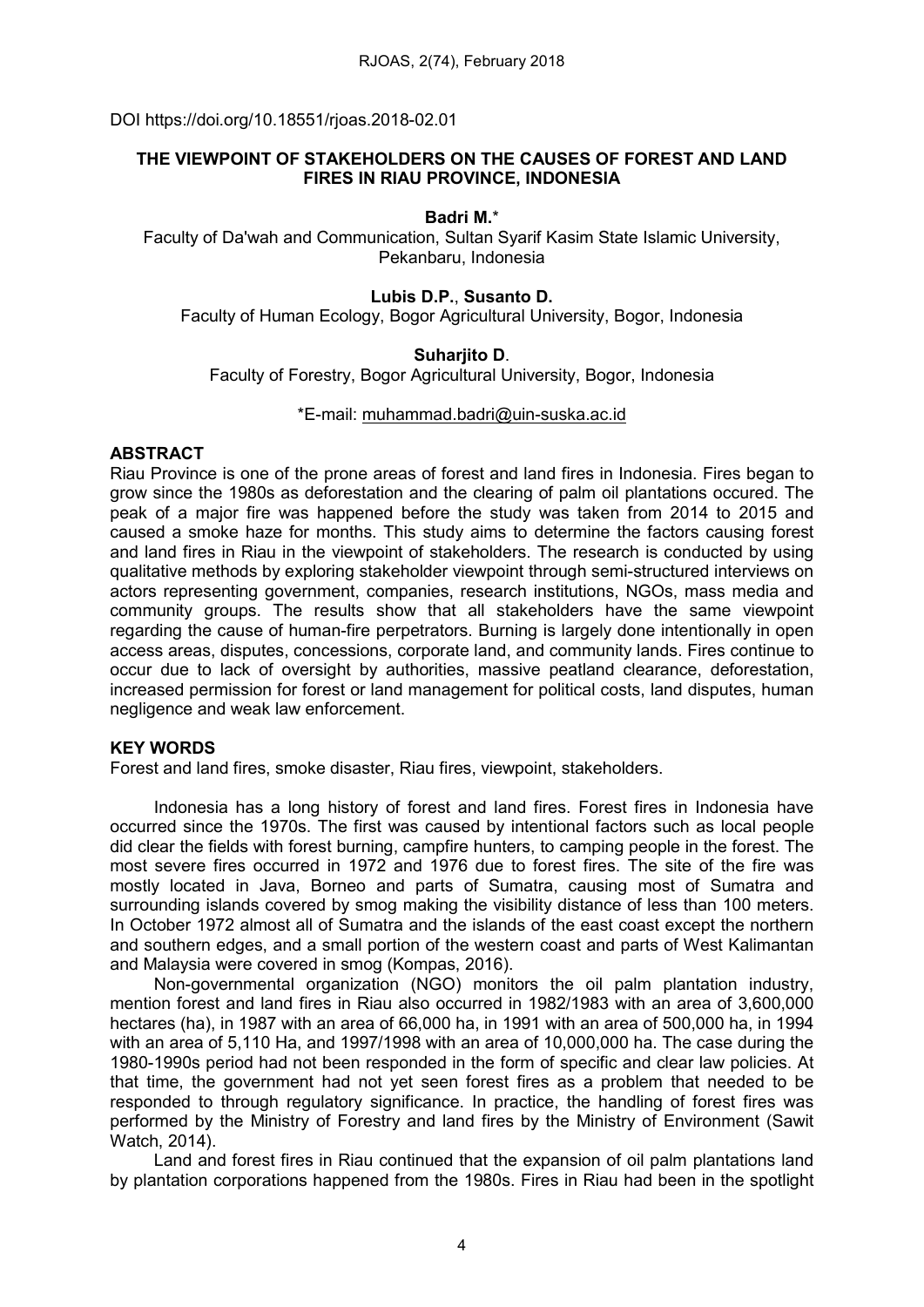since the 1997-1998 incident due to the widespread fires in Indonesia as a result of the long drought. By early 1998, nearly 10 million ha had been affected by fires causing a range of damages estimated at nearly 10 billion dollars. Smoke from the fires caused most of Southeast Asia to fog up to several months (FWI, 2001). The widespread to this incident has been attention issue in 1999 when the smog reached Malaysia and Singapore. In 2013, smoke haze occurred twice a year, a different phenomenon than in previous years which only occured once a year (Tampui, 2014). In the event of 2014 the loss and deprivation due to Karhutla Riau reached 935 million US dollars (World Bank, 2014). In 2015, the total loss was Rp 221 trillion (World Bank, 2015).

Based on this background, the formulation of this research problem is how stakeholder viewpoint is about the causes of forest and land fires in Riau Province. This study aims to determine the factors causing forest and land fires in Riau in the viewpoint of stakeholders. Literally, viewpoint is the fruit of thought or approximation of a thing (in Indonesian dictionary). The viewpoints are active responses to stimuli, responses are made through personal interpretations that are derived and form an image. Each viewpoint reflects a complex organization consisting of three components of trust, value, and expectation (Nimmo, 2006). Berger & Luckmann (1991) in The Social Construction of Reality: A Treatise in the Sociology of Knowledge reveals that the same view expressed by many people that has a greater weight than one. The subjective crystallization of results from these various definitions of reality will determine the tendency of one's reaction to a problem.

### METHODS OF RESEARCH

The study was conducted in Riau Province from December 2016 to August 2017. The deliberation of selecting the site, it is because Riau is a prone area of forest and land fires in Indonesia. Research is designed with a qualitative approach to gain an in-depth understanding of a problem (Denzin & Lincoln, 2005). The viewpoints about the causes of fires are extracted through semi-structured interviews against forest and land fire stakeholders consisting of government representatives, companies, research institutes, NGOs, mass media and community groups. Researchers also extract the secondary data from government agencies, research reports, NGOs and the mass media. The data collected then is processed and analyzed using interactive data model analysis with three steps: data condensation, data presentation and conclusion / verification (Miles et al., 2014).

## RESULTS AND DISCUSSION

Forest and land fires are generally affected by two main factors, namely climate conditions and human activities in forest and land management. The cause of fire in Indonesia is almost entirely derived from human activities (99%), whether intentionally or not. Land conversion activities accounted for 34%, wild inflammation for 25%, agriculture for 17%, social jealousies for 14%, and transmigration projects for 8%. Another factor causing the greatness of forest and land fires is the source of energy in the form of timber, felling, coal deposits, and peat (BNPB 2013). In addition, massive deforestation in Riau since the 1980s has been the cause of frequent fires. According to data from the Palm Oil Agribusiness Strategic Policy Institute (PASPI), based on Indonesia's Vegetation Map, in 1950 forest area in Riau reached 8.7 million hectares, in 1985 it shrank to 5.07 million ha, and 2014 it remained to 2.5 million ha. Thus, since 1950-2014, deforestation occurred in Riau reached 6.2 million ha. Deforestation in Riau prior to 1985 occurred as a result of logging activities that caused economic and ecological degradation, leaving critical, backward, poor and dead districts (PASPI, 2017).

The process of deforestation and degradation of natural forests in Riau is very fast. For 24 years (1982-2005) Riau Province has lost of natural forest cover of 3.7 million ha. In 1982, the natural forest cover in Riau still covered 78% (6,415,655 ha) of Riau's land area 8,225,199 ha (8,265,556.15 ha). Until 2005, the remaining natural forest was only 2,743,198 ha (33% of Riau's land area). During that period, Riau Province was regularly about 160,000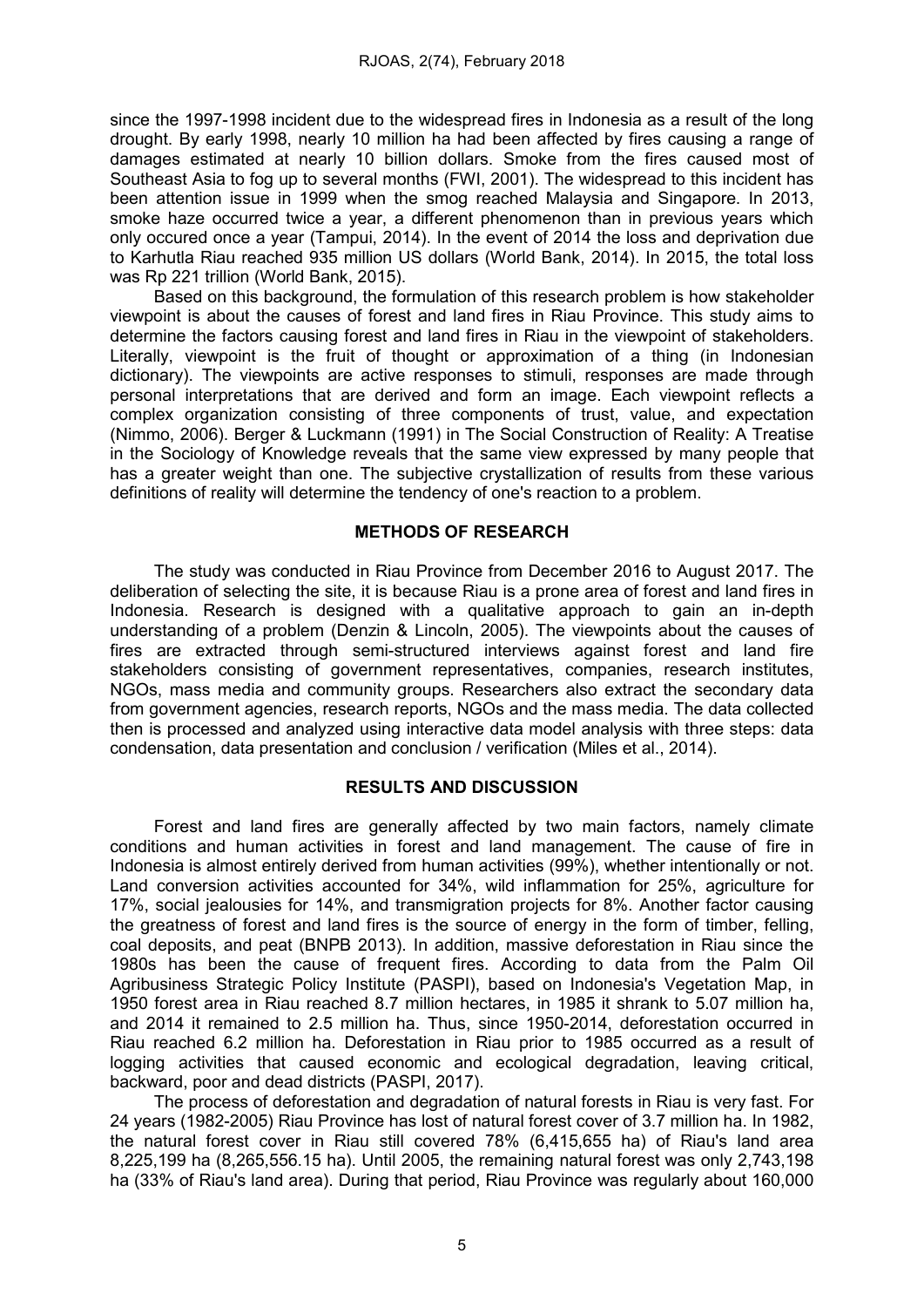ha / year of natural forests annually and during the 2004-2005 period the lost natural forests reached 200 thousand ha. The proliferation of forestry industry in Riau has become one of the causes of natural forest degradation increasingly uncontrolled. Until 2000, the number of forestry industries operating in Riau reached 312 units consisting of 10 units of plywood industry, sawmill 270 units, molding 27, chip mill 3 units and 2 units of pulp and paper industry (Jikalahari, 2014).

The data of KLHK (2016a) and KLHK (2016b) indicate an increase in the number of hotspots and fire area in Riau with its peak in 2014. Number of hotspots were in 2011 (6,849), 2012 (7,826), 2013 (15,089), 2014 (22,588) and 2015 ( 7.262). Then the land burnt in Riau was in 2011 (74.50 ha), 2012 (1,060 ha), 2013 (1,077.50 ha), 2014 (1,077.50 ha) and 2015 (6,301.10 ha). The data, when paired with deforestation data in Riau (Jikalahari, 2014), is increasing annually, there is a significant relationship between forest destruction and the potential for fire (Figure 1).



Figure 1 – Deforestation in Riau (a) and hotspot data and fire area in Riau in 2011-2015 (b).

Deforestation in Riau causing economic and ecological degradation is overcome by the clearing of oil palm plantations. In this case, it comes to the construction of social reality to the problem of fire in Riau. Logged-over land used for logging can not be directly planted with oil palm due to shrubs and forests. The process of clearing land of the plantations breaking in the 1980s and 1990s still legalized the burning and even became the standard operation of the plantation companies. In that period researchers looked at forest and land fires associated with deforestation processes for logging and oil palm plantations. The process of plantation land clearing is generally executed by cutting down the remaining forest for the plantation area, until summer comes then it is burnt. After the large wood is burnt and then it hacks and burns until it is ready to plant the oil palm. The impact of burning on minerals at that time is not as severe as in peatland because after the heavy fires occurred, usually it will come to heavy rain. The impact of smoke is also only experienced by people around the burnt area.

In the absence of controlled firing patterns and adequate law enforcement, fires become uncontrollable, driven by drought and exacerbated by the influence of El Nino. Moreover, burning has long been a device of agriculture in Indonesia. Unofficially, the burning process also plays an important role in land clearing. So while many are harmed by the widespread of fires and haze, a number of parties have benefited enormously. Peatland drainage and conversion, driven primarily by palm oil production, it contributes to the increased smoke haze intensity of fires. Approximately 33 percent of the total burned land was peatland causing hazardous smoke (World Bank, 2016).

Research result of Permana & Kurniawan (2001) in Petapahan (Riau) explained that clearing of plantation forest area and oil palm plantation became one of the factors causing fire in this location. Most of the companies cleared and prepared the land using fire, which this system was performed before 1998. At that time, the government had not been incentive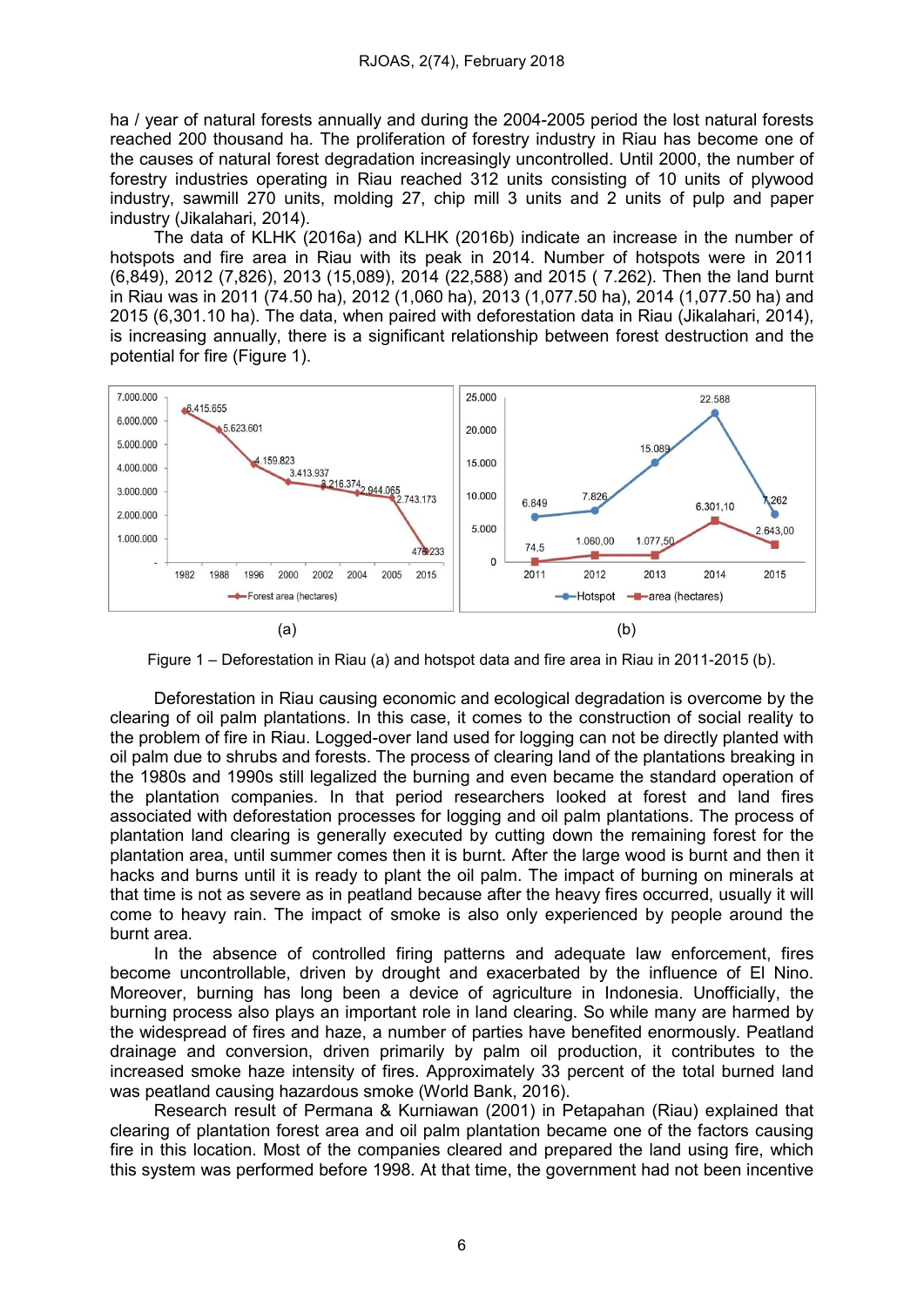to sanction to the perpetrators of forest and land burning in Indonesia. Although the government had banned the use of fires in the preparation of plantation land, it was less effective, as seen from the large number of firms operated fire in their land preparation activities. The ineffectiveness of the policy was mainly as the use of fire was economically very cheap and easy.

Research of Purnomo et al. (2017) in three districts in Riau also found that in addition to demographic or population factors, almost all research sites were linked to illegal logging activities in the past. The forest fire chain started from land claims, slash and clearing, burning, and planting oil palm or acacia. Land claims at the study sites indicated that they had appeared since 2004 and in some places also existed on several years earlier. Land claims involved local communities as well as those acting on behalf of local communities. The perpetrators linked to illegal logging activities were the key actors who knew the 'uninvest' areas or the abandoned 'owners' (open access). The area was finally contested and became a land claim event that later led to the sale and bargaining of land.

Research institutes that frequently conducts research on forest and land fires in Riau is the Riau University Disaster Studies Center (PSB) and the Center for International Forestry Research (CIFOR). In the viewpoint of the research institute, fires in Riau are complex, but the most dominant is the massive peatland clearance that is out of control. The absence of a fire control system causes a continuous fire incident to date. Before 1997, the companies and communities in Riau cleared the land by burning, but at that time the location was in the mineral land area. Forest fires and mineral land is the land where the wood or biomass is burnt down then the fire immediately goes out. Once the mineral land is depleted, the expansion of the land switchs to the peat. Peatlands are different when it is burnt, especially during the dry season, even though the biomass is exhausted, peat soil remains burnt. The burns are identified as "invisible hands" playing behind the scenes so they are not reached. The main motive is due to economic factors for the clearing of oil palm plantations.

The government has the viewpoint that the most important factor to the occurrence of fire is human behavior. There are four sources of fire: fire, fuel, weather, and human behavior. The greatest cause of fire is human behavior. In addition, the condition of peat soil in Riau causes the fire to become more severe. Fires on community land are generally only existed in small spots. In addition, fires continues to occur due to lack of supervision. Actually, the perpetrators of burning know about the prohibition of burning forest and land. But the burning continues as the perpetrator has an interest, by burning the land, the costs are cheap and provide some benefits. Usually the perpetrator performs the burning after the patrol officers move away from the location. Seeing that condition, the disaster management authority in Riau wants a better monitoring and supervision system, especially in areas that are difficult to reach by patrollers.

Sawit Watch (2014) noted several aspects that perpetuate forest and land fires, among them: (1) releasing of licenses for oil palm plantations and other large-scale enterprises in peat ecosystems; (2) Non-optimal enforcement and legal supervision over the perpetrators of arson; (3) Responsible disposal for who was the perpetrator of forest and land burning as a result of legal loopholes; (4) expansion of oil palm plantations; (5) The existence of inequality of land tenure in areas of forest and land fires; (6) Sustainable palm oil certification did not positively correlate directly with the incidence of land fires in oil palm plantation concessions.

The phenomenon of forest and land fires had been the concern of NGO Jikalahari since its establishment in 2002. This NGO explains that in the last 20 years the hotspot map shows that most of them are located in areas where there are concessions or areas of forestry and palm oil companies. In the last 10 years there has been frequent fires in the company area as well as in areas infiltrated by encroachers and broker (individual capital owners) in conservation areas, national parks, wildlife reserves and protected forests. Most fires occur within forest areas, especially conservation areas and production forests. Then outside the forest area, the fires usually appears in oil palm plantations. Fires in forest areas and outside of the forest dominantly arise to forest areas occured in the peatlands. Yayasan Mitra Insani (YMI), often conducting community empowerment activities in resource management and fire prevention, explains the rampant illegal logging after regional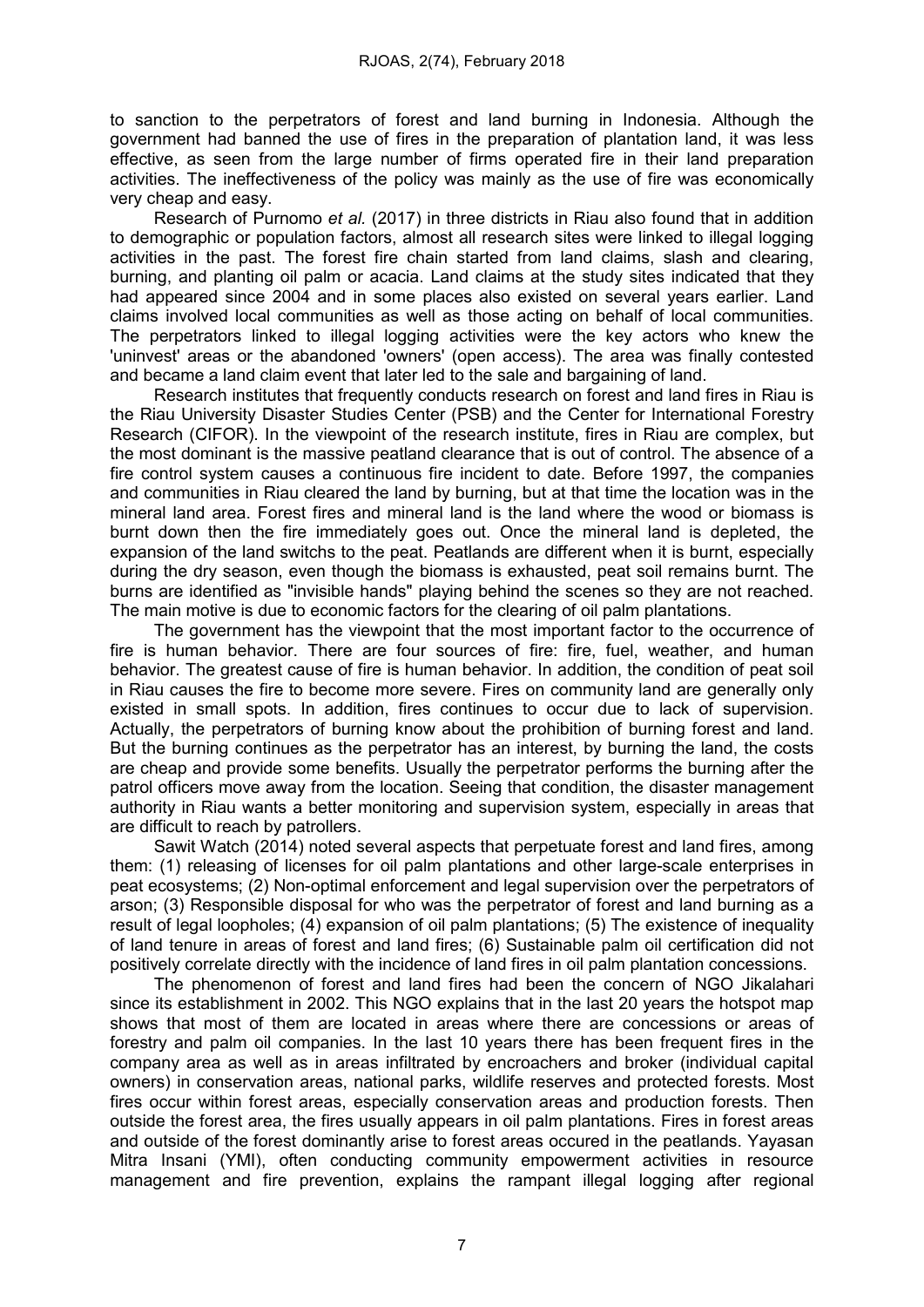autonomy causing high deforestation as a trigger of fire. The biggest cases of deforestation are usually in post general election and regional head elections (called Pilkada) as they relate to political costs. Increased deforestation occurs due to increased permissions for forest or land management for the clearing of oil palm plantations. Once permission is obtained, the owner of the concession then performs land clearing by burning.

Every fires in Riau companies are often accused of being perpetrators, especially companies engage in forestry and plantation sectors. However the company denies it. In their view, the fire actually compromises the company because it inhibits the production process. The forestry company describes having 'no burn policy' and sustainable forest management policy supervised by government authorities. Oil palm companies has certified Indonesian Sustainable Palm Oil (ISPO) and Roundtable on Sustainable Palm Oil (RSPO) certification programs, which one of the conditions is not allowed to burn. The company viewed the fire is caused by human activities, whether intentionally or not. Unintentional factors are, among others, the fire of hunters and anglers, or tosses of cigarettes. On the other hand, the deliberate factor is sabotaging on land claimed to the company owned in a state of disputation with a particular group. It also happens in the open acces around the company area.

Fires in rural areas according to the view point of the MPA (Masyarakat Peduli Api -The Fire Care Community) are caused by small-scale burning firewood to clean the shrubs and weeds. Problems arise when the farmer goes away and forget to extinguish the fire. As a result, within a few hours, fires are more severe if they occured in peatlands, because even though the surface has gone out, but the fire in the ground is still burning. In addition, rural fires are common in open access areas around the village. Fires in these areas are difficult to be quenched because usually they are empty land and scrub with a very difficult location to access. Open access land is a former concession land and the abandoned past government program land and becoming into a dam field or scrub.

Mass media as a device of communication constructs the cause of forest and land fires in Riau. The mass media with editorial policy on environmental issues is Green Radio (GR). GR explains that the fire is deliberately performed by irresponsible parties. The perpetrators are the company or people who are paid by the company, as well as unscrupulous people. Burning is planned for business purposes, whether buying and selling land or plantation opening. Media investigations find most fires occurred in open access and concession areas, as well as a small portion of community land. Another factor that causes longevity of fires is the weakness of law enforcement as without good law enforcement, fires are never completed.

| <b>Stakeholders</b>        | The Viewpoint Construction |                                                                                                              |  |
|----------------------------|----------------------------|--------------------------------------------------------------------------------------------------------------|--|
|                            | Actors                     | The Continue Causes of Fire                                                                                  |  |
| Government                 | Human                      | Lack of supervision on the burnt prone areas                                                                 |  |
| Researcher<br>organization | Human                      | Massive peatland clearance                                                                                   |  |
| <b>NGOs</b>                | <b>Human</b>               | The rise of deforestation due to increased forest or land management licenses<br>relates to political costs. |  |
| Company                    | Human                      | Sabotage on the land belonging to the company in dispute and open access land<br>around the company area.    |  |
| <b>MPA</b>                 | <b>Human</b>               | The negligence of local people using fire for land clearing later not to extinguish it.                      |  |
| Mass media                 | <b>Human</b>               | Weak law enforcement                                                                                         |  |

|  |  | Table 1 – Social construction related to the cause of forest and land fires in Riau |  |  |  |
|--|--|-------------------------------------------------------------------------------------|--|--|--|
|--|--|-------------------------------------------------------------------------------------|--|--|--|

From the above explanation, it can be taken that stakeholders has different construction viewpoints related to the causes of forest and land fires continuing in Riau, but all point to the same actors that was human. No fires in Riau caused by natural factors such as lightning and volcanic eruptions. Fires continues to occur due to lack of oversight by authorities, massive peatland clearance, deforestation, increased permission for forest or land management for political costs, land disputes, human negligence and weak law enforcement. Burning is largely performed intentionally in open access areas, disputes,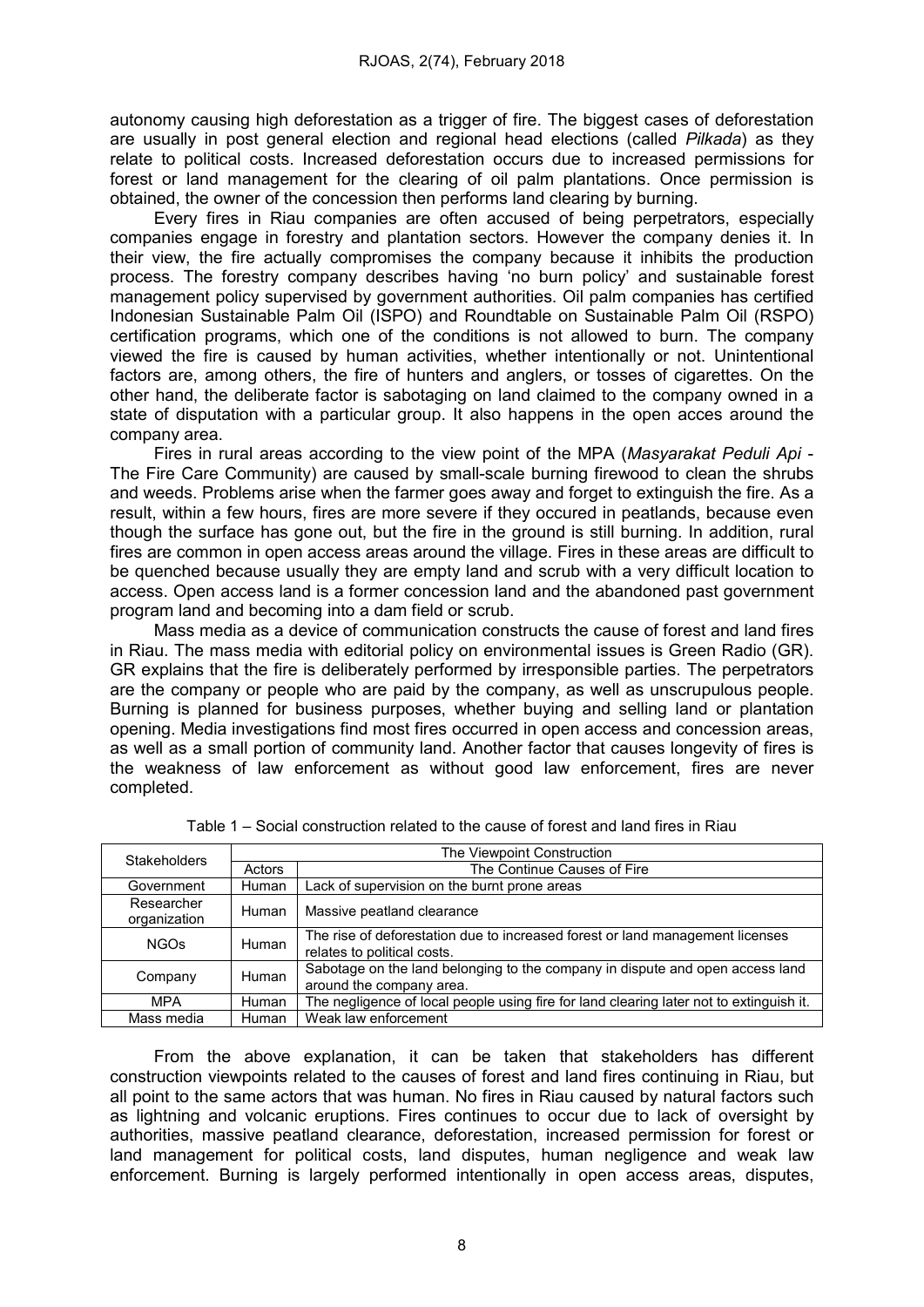concessions, corporate land, and community lands. Combustion motives are vary, generally it is for plantation opening or raising the sale price of the land. Previous research has also supported these findings, for example, fires caused by some people assume that slash and burner systems are an easy, cheap and effective way of preparing land (Permana & Kurniawan, 2001). In terms of economy, land prices will soar if it is sold in 'ready to plant' where the land has been cleared and burnt (Purnomo et al., 2017).

### **CONCLUSION**

Forest and land fires in Riau is a non-natural disaster phenomenon causing smog. Fires impact the environmental damage, economic losses, health problems and social activity disruptions. Forest and land fires in Riau have been going on for decades. According to stakeholder viewpoint constructions, fire actors are either individual or group of people, who burn intentionally. The viewpoints about motives are vary however they all refer to economic factors. The government has been for decades responded to this problem through post-fire prevention with the blackout. Though prevention activities are a better opportunity than blackouts with big cost. Integrated efforts have only been made by the government since the great fire incident of 2014 to 2015. Seeing human as the main cause, the prevention should involve human behavior intervention through communication, socialization, education and law enforcement. The actors that need to be involved include all stakeholders from government, companies, research institutions, NGOs, the mass media, to the community.

## **REFERENCES**

- 1. Berger, P.L. & Luckmann, T. (1991). The Social Construction of Reality: A Treatise in the Sociology of Knowledge. London: Penguin Books
- 2. BNPB [Indonesian National Board for Disaster Management]. (2013). Rencana Kontinjensi Nasional Menghadapi Ancaman Bencana Asap Akibat Kebakaran Hutan dan Lahan. Jakarta: BNPB
- 3. Denzin, N.K. & Lincoln, Y.S. (2005). The SAGE Handbook of Qualitative Research. Third Edition. California: Sage Publications.
- 4. FWI [Forest Watch Indonesia]. (2001). Keadaan Hutan Indonesia. Bogor: Forest Watch Indonesia-Global Forest Watch
- 5. Jikalahari [Riau Forest Rescue Network]. (2014). Fakta Kritis Analisa Tata Kelola Kehutanan di Provinsi Riau. [2017, December 2] Retrieved from http://jikalahari.or.id/wpcontent/uploads/2016/03/FAKTA-KRITIS-ANALISIS.pdf
- 6. KLHK [Ministry of Environment and Forestry].(2016a). SiPongi: Karhutla Monitoring Sistem. [2016, May 29]. Retrieved from http://sipongi.menlhk.go.id/home/karhutla\_ monitoring\_system
- 7. KLHK.(2016b). SiPongi: Karhutla Monitoring Sistem. [2016, May 29]. Retrieved from http://sipongi.menlhk.go.id/hotspot/luas\_kebakaran
- 8. Kompas. (2016). Kebakaran Hutan di Era 1970-an: Dari Cara Berladang sampai Api Unggun. [2017, September 10] Retrieved from http://cdn.assets.print.kompas.com/baca/iptek/ lingkungan/2016/08/31/Kebakaran-Hutandi-Era-1970-an-Dari-Cara-Berladang
- 9. Miles, M.B., Huberman, M. & Saldana, J. (2014). Qualitative Data Analysis: a Methods Sourcebook. Third edition. California: Sage Publications.
- 10. Nimmo, D. (2006). Komunikasi Politik: Khalayak dan Efek. Bandung: Remaja Rosdakarya.
- 11. PASPI [Palm Oil Agribusiness Strategic Policy Institute]. (2017). Proses Reforestasi dan Perbaikan Ekologi Melalui Perkebunan Sawit di Provinsi Riau. Monitor 3 (8): 689-696
- 12. Permana, R.P. & Kurniawan, I. (2001). Akar Penyebab dan Dampak Kebakaran Hutan dan Lahan di Sumatera. Suatu Tinjauan terhadap Perubahan Penggunaan Lahan dan Aktivitas Penyiapan Lahan untuk Hutan Tanaman Industri dan Perkebunan. Studi Kasus: